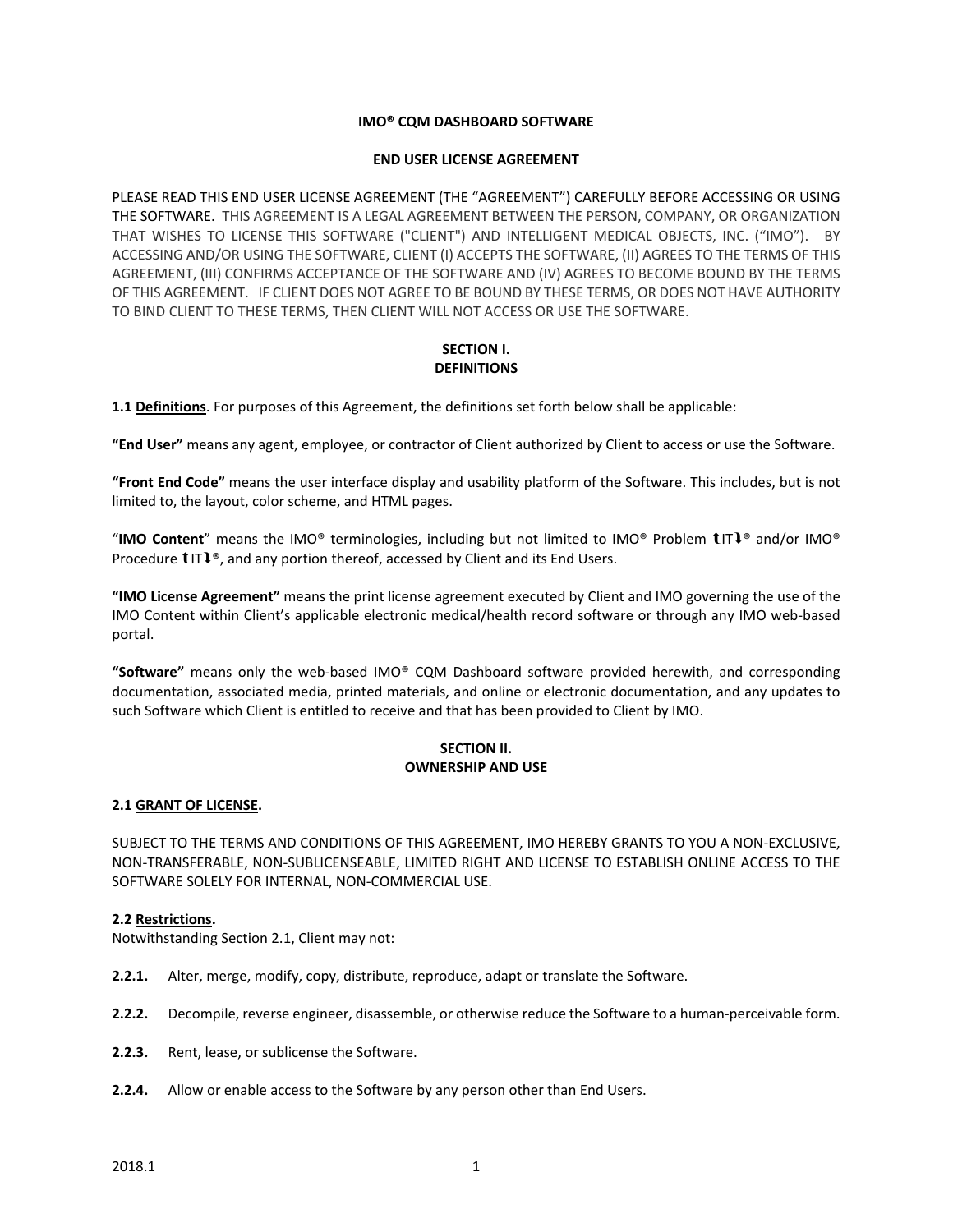- **2.2.5**. Use any Front End Code to its advantage, the advantage of Client partner companies, or potential partner companies outside of the intended use for which IMO provided Client access to the Software.
- **2.2.6.** Use the Software, in whole or in part, or services provided for any purpose of a competitive nature to the Software.

## **2.3 IMO Content Restrictions.**

- **2.3.1.** Any and all use of the IMO Content within the Software shall be governed by the terms and conditions of the IMO License Agreement.
- **2.3.2.** Any alterations, modifications, or edits to the IMO Content made by IMO as a result of the use of the Software by Client shall be a derivate work of the IMO Content and IMO shall own with all rights assigned by Client to IMO.
- **2.4 Title**. This Software is licensed, not sold. IMO shall retain all right, title and interest (including all copyrights, patents, service marks, trademarks and other intellectual property rights) in and to the Software, including any and all updates, enhancements, customizations, revisions, modifications, future releases and any other changes thereto, and all related information, material and documentation, etc. Except for the license granted pursuant to this Agreement, Client shall not acquire any interest in the Software or any other services or materials, or any copies or portions thereof, provided by IMO pursuant to this Agreement. This Agreement does not grant Client any rights to trademarks or service marks of IMO. IMO shall retain all rights to proprietary application development, business and technical methodologies, implementation, business processes and all other aspects of IMO business, the Software, and services. The technology and business methodologies are proprietary and the sole property of IMO.
- **2.5 Consent to use of data.** IMO may, directly or indirectly through the services of others, collect and store information regarding use of the Software and about equipment through which the Software is accessed and used, by means of providing maintenance and support services and security measures included in the Software. All information IMO collects through or in connection with the Software is subject to the IMO Privacy Policy located here: <https://www.e-imo.com/privacy-policy> (the "Privacy Policy"). Client agrees that IMO may use such information for any purpose in compliance with our Privacy Policy, including but not limited to: (i) improving the performance of the Software or developing updates; (ii) verifying compliance with this Agreement and (iii) enforcing IMO's rights, including all intellectual property rights in and to the Software. Client acknowledges, consents and agrees that IMO will collect and utilize Data (defined hereunder) in connection with Client*'s* use of the Software. Additionally, IMO and third parties acting under the direction of IMO pursuant to confidentiality arrangements will have the right to use the Data to train, tune, enhance, develop and improve components of the Service and other services and products, including the commercialization thereof. IMO may disclose non-personal information, in aggregate form, to third parties, including developing information, statistics, compilations, summaries, surveys, abstracts, analytics or combinations with or matches against other data, for use by such third parties, whether or not for financial gain. To the extent any Data is compiled or used by IMO in or with any such software, products or services, all intellectual property rights in such software, products and services shall be owned by IMO. "*Data*" means the text data input, all data elements output (xml or other format), and associated transcripts, reports and log files provided by Client under this Agreement or generated in connection with the Software.

**2.6 Use of Name.** All of the IMO trademarks are owned by IMO and may not be used for any purpose without the prior written permission of IMO.

# **SECTION III.**

#### **CONFIDENTIALITY**

**3.1 Confidential Information**. "Confidential Information" refers to the following items disclosed by IMO to Client: (i) any document IMO marks "Confidential"; or (ii) any document that in some other manner indicates its confidential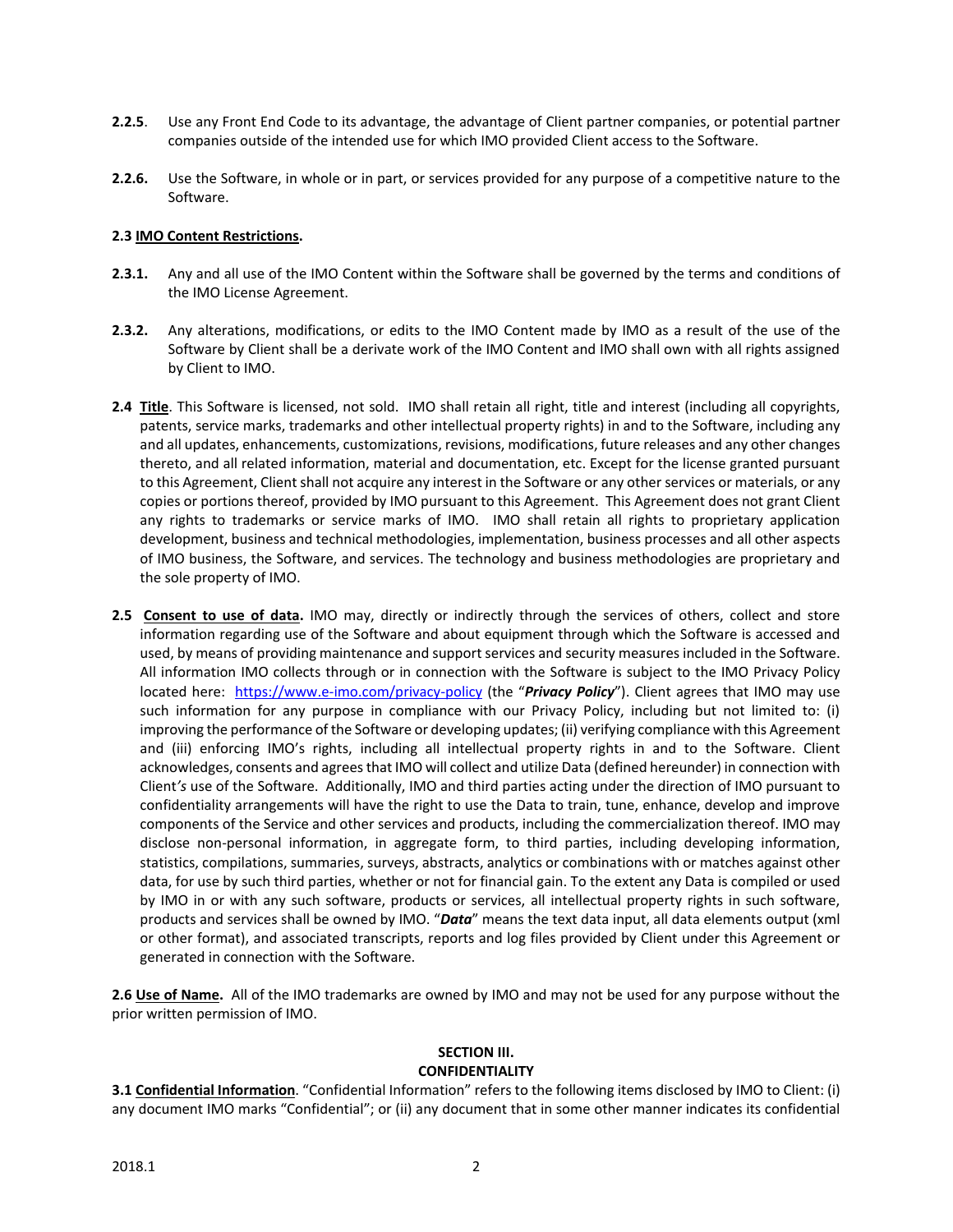nature and concerning IMO or its products and services. For the purposes of this EULA, the Software and any updates to any of IMO products shall be considered Confidential Information of IMO. Notwithstanding the foregoing, Confidential Information does not include information that: (A) is in Client's possession at the time of disclosure; (B) is independently developed by Client without use of or reference to Confidential Information; (C) becomes known publicly, before or after disclosure, other than as a result of Client's improper action or inaction; or (D) is approved for release in writing by IMO.

**3.2 Nondisclosure Obligations.** Client shall not: (i) use Confidential Information for any purpose other than exercising the rights granted under this EULA; or (ii) disclose Confidential Information to any other third party without IMO's prior written consent. Client will promptly notify IMO of any misuse or misappropriation of Confidential Information that comes to Client's attention. Notwithstanding the foregoing, Client may disclose Confidential Information as required by applicable law or by proper legal or governmental authority. Client will give the IMO prompt notice of any such legal or governmental demand and reasonably cooperate with IMO in any effort to seek a protective order or otherwise to contest such required disclosure, at the IMO's expense.

**3.3 Injunction.** Client agrees that breach of this Section 3 would cause IMO irreparable injury, for which monetary damages would not provide adequate compensation, and that in addition to any other remedy, IMO will be entitled to injunctive relief against such breach or threatened breach, without proving actual damage or posting a bond or other security.

**3.4 Retention of Rights.** This Section 3 does not transfer ownership of Confidential Information or grant a license thereto. IMO retains all right, title, and interest in and to all Confidential Information.

# **SECTION IV. TERM & TERMINATION**

**4.1 Term**. This Agreement is effective until terminated by either Client or IMO. Client's rights under this Agreement will terminate automatically without notice from IMO if Client fails to comply with any term(s) of this Agreement.

## **SECTION V. DISCLAIMER OF WARRANTIES AND LIMITATION OF LIABILITY**

**5.1 DISCLAIMER OF WARRANTIES**. THE SOFTWARE AND SERVICES ARE PROVIDED ON AN "AS IS" AND "AS AVAILABLE" BASIS AND IMO SPECIFICALLY DISCLAIMS ALL WARRANTIES WITH REGARD TO THE SOFTWARE AND SERVICES, EXPRESS OR IMPLIED, INCLUDING THE WARRANTIES OF MERCHANTABILITY, NON-INFRINGEMENT, UNINTERRUPTED SERVICE OR FITNESS FOR A PARTICULAR PURPOSE.

YOU ACKNOWLEDGE THAT IMO IS NOT AFFILIATED WITH THE CENTERS FOR MEDICARE AND MEDICAID SERVICES AND THAT WHILE THE SOFTWARE IS A TOOL TO ASSIST YOU IN ANALYZING DATA, YOU SHALL NOT RELY ON THE INFORMATION PROVIDED BY THE SOFTWARE AND SHOULD INDEPENDENTLY VERIFY THE ACCURACY OF THE INFORMATION PROVIDED BY THE SOFTWARE. IMO DOES NOT GUARANTEE ANY PARTICULAR OUTCOME RESULTING FROM YOUR USE OF THE SOFTWARE INCLUDING, BUT NOT LIMITED TO, YOUR PARTICIPATION IN MEDICARE AND MEDICAID ELECTRONIC HEALTH RECORD INCENTIVE PROGRAMS.

**5.2 LIMITATION OF LIABILITY**. IMO'S LIABILITY ARISING OUT OF OR RELATED TO THIS AGREEMENT WILL NOT EXCEED TOTAL LICENSE FEES PAID TO IMO. IN NO CASE SHALL IMO BE LIABLE FOR DIRECT, SPECIAL, PUNITIVE, EXEMPLARY, INDIRECT, INCIDENTAL OR CONSEQUENTIAL DAMAGES ARISING OUT OF OR RELATED TO THIS AGREEMENT. THE LIABILITIES LIMITED BY THIS SECTION 5.2 APPLY: (I) TO LIABILITY FOR NEGLIGENCE; (II) REGARDLESS OF THE FORM OF ACTION, WHTHER IN CONTRACT, TORT, STRICT PRODUCT LIABILTY, OR OTHERWISE; (III) EVEN IF IMO IS ADVISED IN ADVANCE OF THE POSSIBILITY OF THE DAMAGES IN QUESTION AND EVEN IF SUCH DAMAGES WERE FORESEEABLE; AND (IV) EVEN IF CLIENT'S REMEDIES FAIL OF THEIR ESSENTIAL PURPOSE. IF APPLICABLE LAW LIMITS THE APPLICATION OF THE PROVISIONS OF THIS SECTION 5.2 IMO'S LIABILITY WILL BE LIMITED TO THE MAXIMUM EXTENT PERMISSIBLE.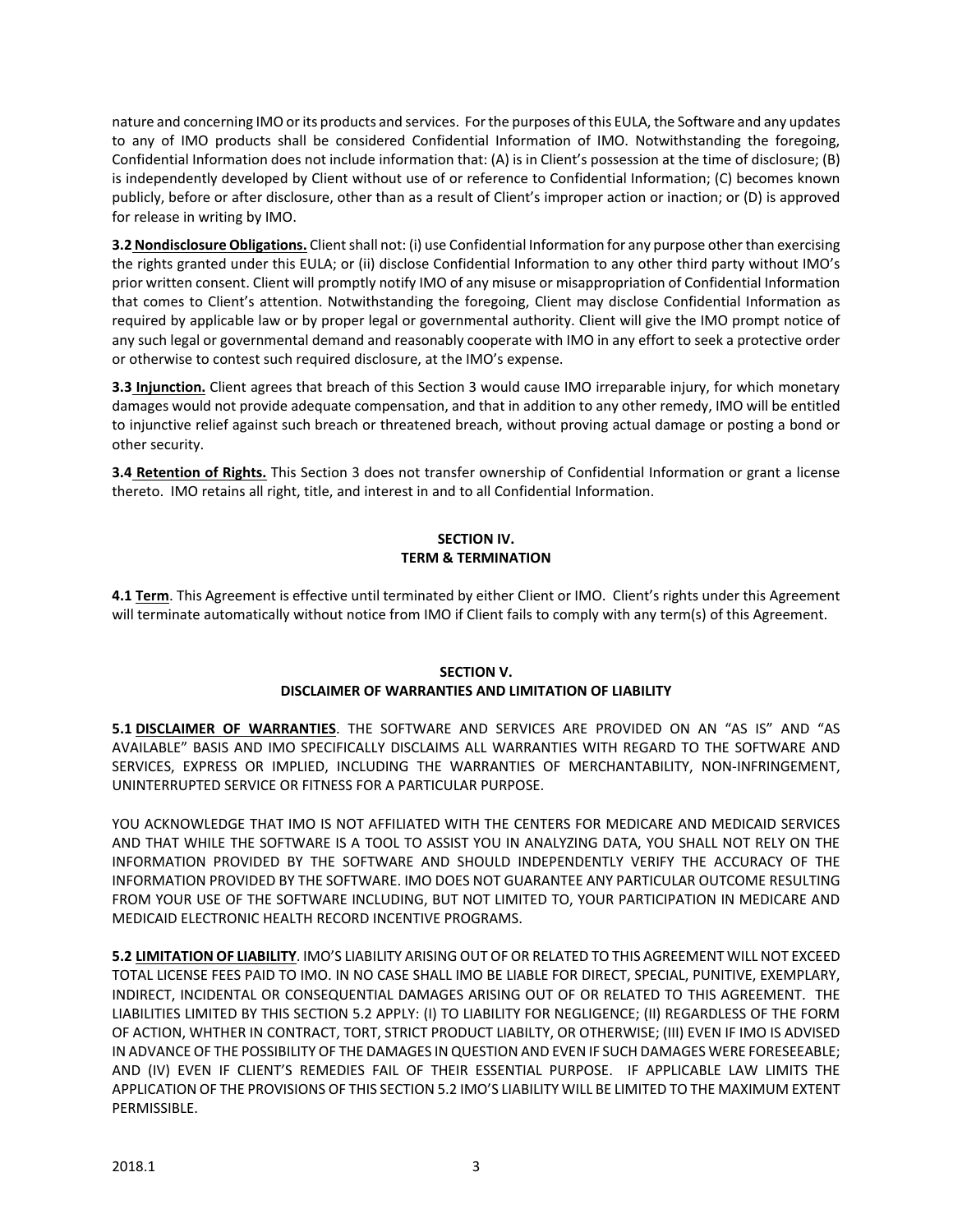**5.3 Client Warranty**. Client represents and warrants that it shall, at all times, comply with, and shall remain solely responsible for compliance with, all applicable federal, state and local laws and regulations.

**5.4 Indemnification.** Client shall defend, indemnify, and hold IMO and its officers, directors, parent company and agents harmless from any claims, costs, liabilities, judgments, attorneys' fees, settlements, and penalties brought against IMO arising out of, related to, or alleging: (i) use of the Software by End-Users; (ii) the performance of this EULA by Client or any of its agents or employees; or (iii) Client's negligence; provided, the foregoing indemnity shall not apply to claims caused by IMO's gross negligence. IMO shall provide Client with prompt notice of any such claim so that Client's indemnification duties under this subsection are not materially adversely affected. Client shall have sole control of the defense of any such action, including appeals, negotiations, and any settlement compromise thereof; provided: (i) IMO will have the right to approve the terms of any settlement or compromise that restricts its rights granted under this Agreement or subjects IMO to any ongoing obligations; and (ii) such approval by IMO shall not be unreasonably withheld or delayed.

# **SECTION VI. GENERAL PROVISIONS**

**6.1 Assignment of Agreement.** Client may not assign its rights or duties under this Agreement without the prior written consent of IMO. This Agreement shall inure to the benefit of the authorized successors and assigns of the parties.

**6.2 Independent Contractor**. IMO is an independent contractor, and this Agreement does not in any way create the relationship of principal and agent, franchisee, joint venture or partnership between the parties. Neither party shall be liable for any debts or obligations of the other.

**6.3 Entire Agreement; Precedence**. This Agreement contains the entire understanding between the parties and supersedes any prior verbal or written agreement between the parties with respect to use or access of the Software. No amendment or modification of the Agreement shall be valid, unless made in writing and signed by both parties hereto. In the event of any inconsistency or conflict between the terms and conditions of this Agreement and any term or condition of any exhibit hereto, the terms and conditions of this Agreement shall, in all instances, govern and control.

**6.4 Governing Law; Venue**. This Agreement in all respects shall be governed by, construed, and interpreted in accordance with the laws of the State of Illinois without regard to: (i) its conflict of law principles; or (ii) the 1980 United Nations Convention on Contracts for the International Sale of Goods. You irrevocably consent to personal jurisdiction and venue in the United States District Court for the Northern District of Illinois or any Illinois court of competent jurisdiction for any action brought in connection with this Agreement and waives any objection to the convenience of those forums. Any suit brought to enforce the provisions of these Terms of Use must be brought in the aforementioned forums. In the event of any dispute under this Agreement the prevailing party shall be entitled to recover its costs of litigation including reasonable attorney fees.

**6.5 Force Majeure**. Neither party hereto shall be in default hereunder by reason of its delay or failure to perform any of its obligations hereunder for any event, circumstance or cause beyond its control such as, but not limited to, acts of God, strikes, lockouts, general governmental orders or restrictions, war, threat of war, hostilities, revolution, acts of terrorism, riots, epidemics, fire, earthquake or flood. The performance of this Agreement shall then be suspended for as long as any such event shall prevent the affected party from performing its obligations under this Agreement.

**6.6 Invalidity; Waivers**. If any provision or portion of this Agreement is held invalid, illegal, void or unenforceable as it appears in this Agreement by reason of any rule of law, administrative or judicial provision or public policy, then such provision shall be construed as being enforceable to the extent such rule of law, administrative or judicial provision or public policy allows. All other provisions of this Agreement shall nevertheless remain in full force and